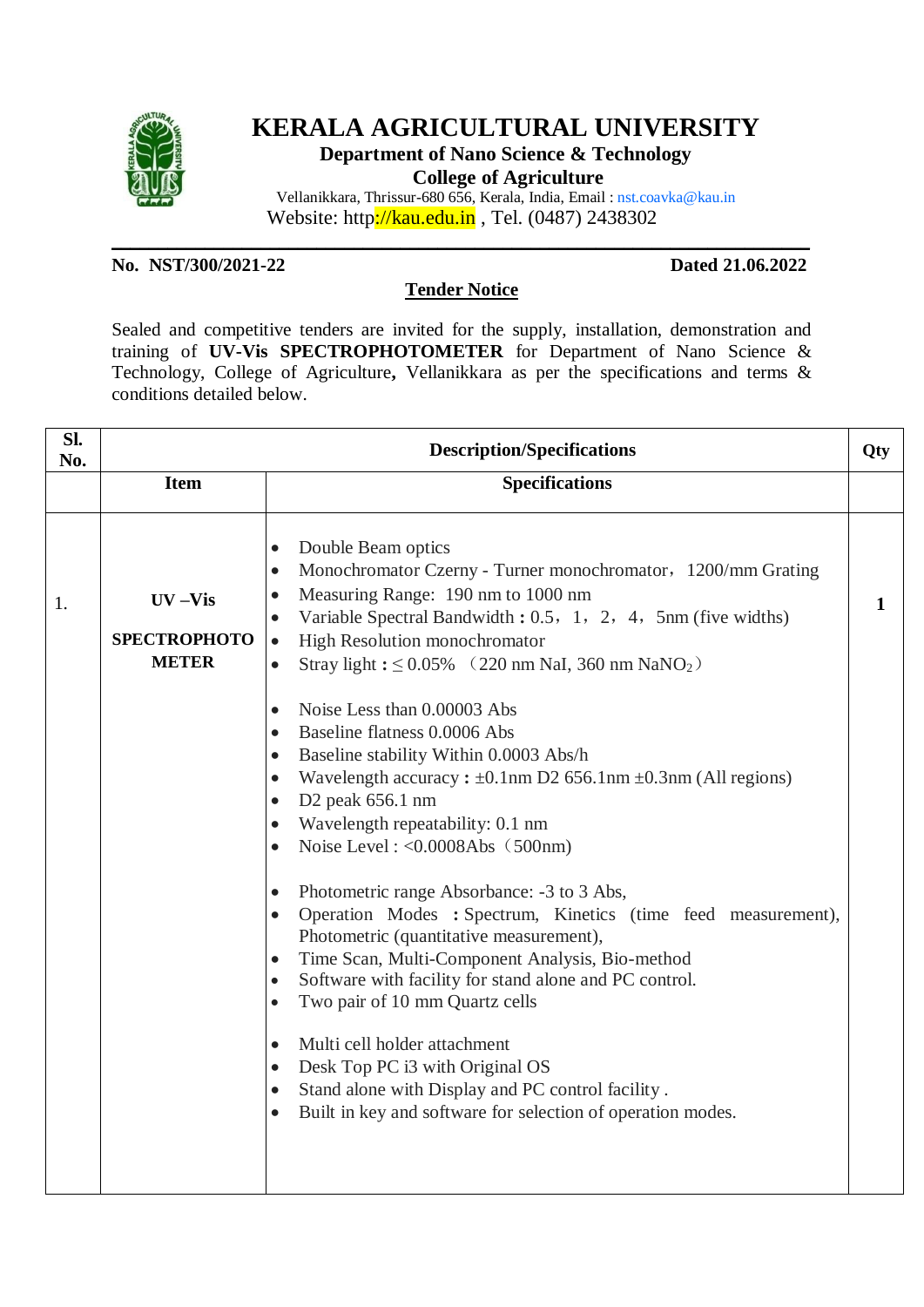|  | <b>Condition No. 1.</b><br>Warranty 3 years for the entire unit and 3 years Annual maintenance<br>contract with spares/equivalent and should be provided free of cost for the<br>electrical/electronic goods<br><b>Condition No. 2.</b> |  |
|--|-----------------------------------------------------------------------------------------------------------------------------------------------------------------------------------------------------------------------------------------|--|
|  | Amount should be inclusive of transportation charges, taxes, installation<br>and necessary electrification charges if needed                                                                                                            |  |
|  | Please note that bids that fulfills the CONDITION NO. 1 and 2 will<br>only be considered.                                                                                                                                               |  |

Last date for receipt of the tender : At 02.00pm on **05/07/2022** Date and time of opening of tender : At 03.30pm on **05/07/2022**

- Delivery date of items : Within 20 days of confirmation of tender
	-
	-

## **Terms and conditions**

1. Tender form

The tender form may be downloaded from the following web link in the internet http://www.kau.in/sites/default/files/documents/kau tender form.pdf The cost of tender form and EMD will be accepted **by way of separate DDs** taken in favour of **Dean, College of Agriculture, Kerala Agricultural University Vellanikkara, Thrissur-680 656 and payable at State Bank of India, KAU Branch, Vellanikkara (IFSC -SBIN0070670)** along with tender. The tender cost and GST amount should be specified, while submitting the tender. **Cost of Tender Form: Rs 1500/- + Rs 270/- (18% GST) = Rs 1770/-**  (both as separate DD's)

2. Earnest Money Deposit (EMD):

One per cent of the value of the tender for **UV-VIS SPECTROPHOTOMETER** rounded to the nearest Rupee has to be remitted asEMD along with the tender as separate DD drawn in favour of **Dean, College of Agriculture, Kerala Agricultural University Vellanikkara, Thrissur-680 656 and payable at State Bank of India, KAU Branch, Vellanikkara (IFSC -SBIN0070670).** The tender should be accompanied by an agreement in Kerala stamp paper worth **Rs 200/- (Rupees Two Hundred Only)** in the prescribed format that can be downloaded from the website, <http://www.kau.in/tenders>

- 3. The sealed cover containing the tender documents should be superscribed as **"Tender for the Supply and installation of UV –VIS SPECTROPHOTOMETER".**
- 4. The successful tenderer should further execute an agreement in Kerala Stamp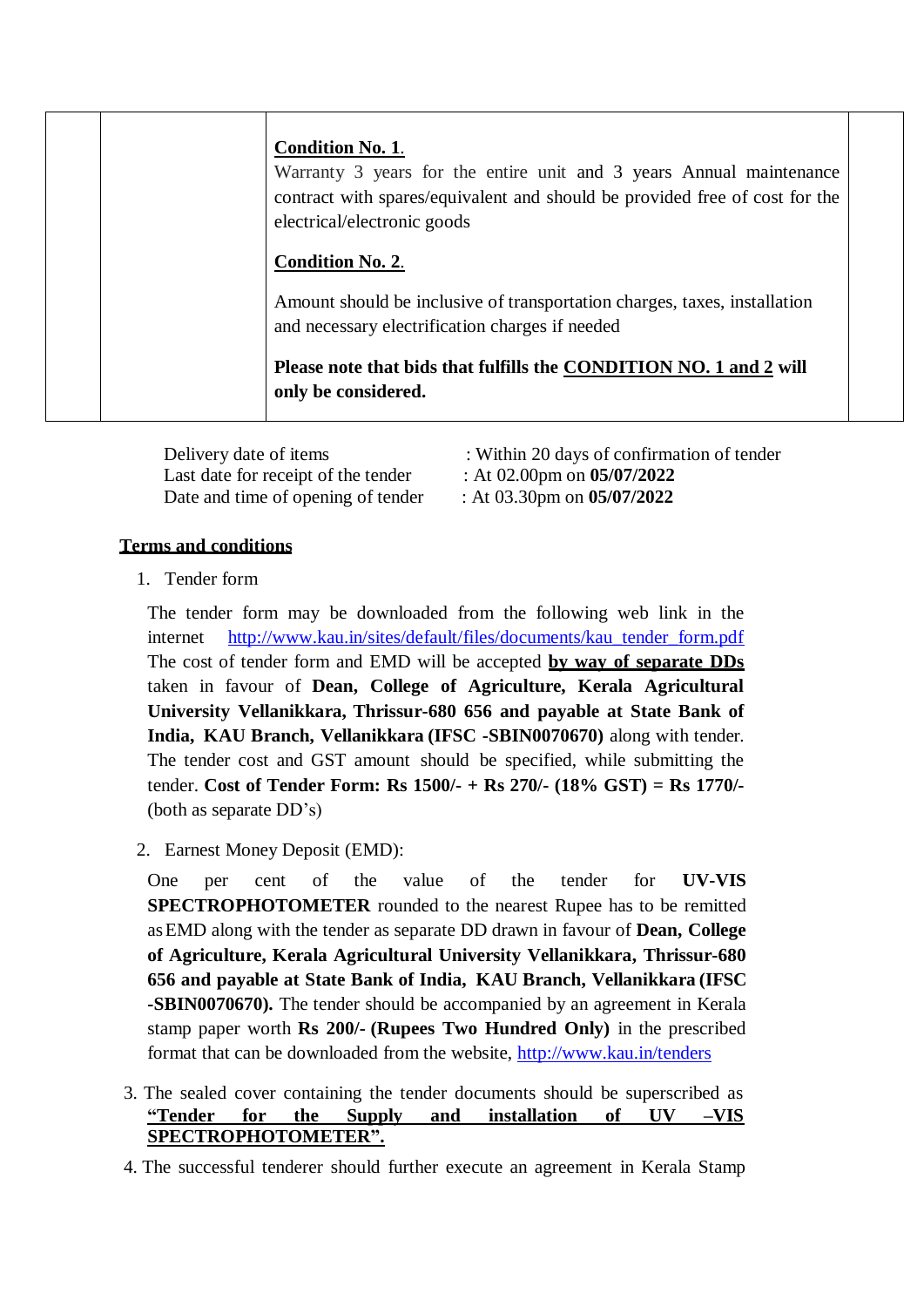paper worth **Rs 200/-** (Rupees Two Hundred Only) and furnish a **Security Deposit** of 5% of cost the item/work quoted in the form of term deposit/bank guarantee/demand draft drawn in favour of **Dean, College of Agriculture, Kerala Agricultural University Vellanikkara, Thrissur-680 656 and payable at State Bank of India, KAU branch, Vellanikkara (IFSC - SBIN0070670)** only when directed from this office. The format of this agreement also can be downloaded from the website, <http://www.kau.in/tenders>

- 5. The rate quoted should be inclusive of all charges (tax, transportation and installation charge etc.) and should be valid for a minimum period of 1 year w.e.f. the date of tender notice. Successful test run of the **UV VIS SPECTROPHOTOMETER** in the Department of Nano Science & Technology should be performed for effecting payment.
- 6. Institutions under KAU are exempted (registered with DSIR) from payment of customs and excise duty for our procurements and hence prices quoted should be exclusive of these. The cost of the item, tax and other charges should be separately stated. The institution is eligible for concessional GST at 5% as per rules.
- 7. The exact specification, details of make, model, name of the manufacturer, name of the country etc. of the item must be clearly specified in the technical literature and brochures of the item have also to be furnished along with the tender.
- 8. Warranty details, firmness of the quoted price should be clearly stated.
- 9. Minimum of three years warranty is required as per rules.
- 10. The Dean, College of Agriculture, Vellanikkara has the right to accept or reject any or all of the offers without assigning any reason.
- 11. If any Harthal/strike/any unexpected holiday occurs on the date of opening of tender, the tender wilbe opened on the next working day.
- 12. All the rules and regulations applicable to Government tender will be applicable to this tenderalso.

#### **Special Conditions**

- 1. Tenders insisting payment in advance either full or part for releasing the documents throughbank are liable for rejection.
- 2. Original leaflets/brochures containing technical features on the different models of the items quoted should be attached with the tender.
- 3. In the case of electrically operated equipment, the circuit diagram will